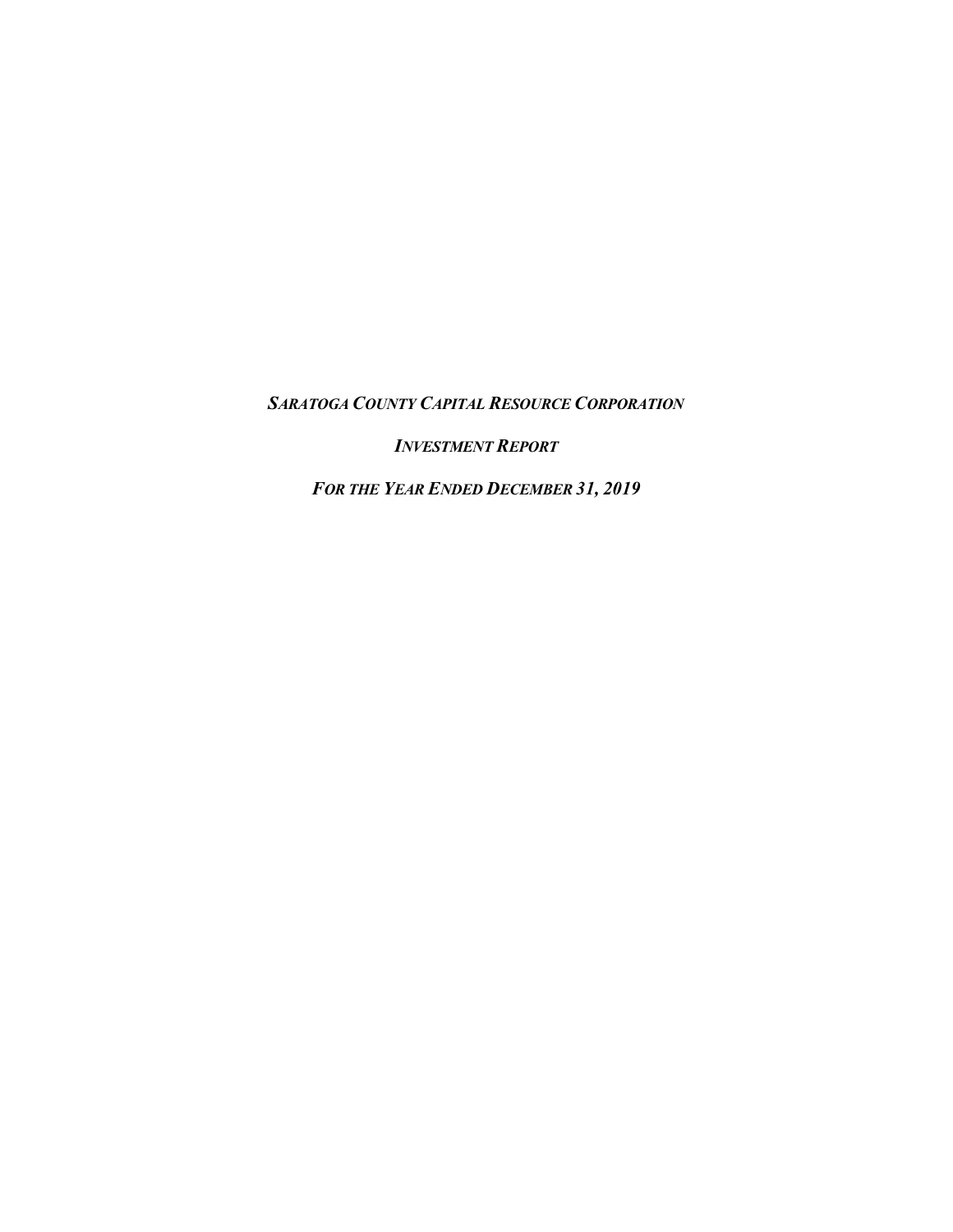# **SARATOGA COUNTY CAPITAL RESOURCE CORPORATION 2019 ANNUAL INVESTMENT REPORT**

### **Purpose of Report:**

Under Section 2925(6) of the Public Authorities Law, the Saratoga County Capital Resource Corporation ("SCCRC") is required to prepare and approve an annual Investment Report. The Investment Report is to include: the investment guidelines, the results of the annual independent investment audit, a list of the total investment income received by the corporation and a list of the fees, commissions or other charges paid to each investment banker, broker, agent, dealer and advisor rendering investment associates services to the corporation since the last Investment Report.

The attached schedule details the corporation's investment income and related fees for the year ended December 31, 2019 and were approved by the SCCRC Governing Board.

#### **Investment Guidelines:**

In accordance with Section 2925 of the Public Authorities Law, the SCCRC is required to adopt Investment Guidelines which detail its operative policy and instructions to staff regarding the investing, monitoring and reporting of funds of the Agency. In addition, the SCCRC is subject to the deposit and investment restrictions contained in Sections 10 and 11 of the General Municipal Law.

Investment Guidelines were approved by the SCCRC Governing Board on January 3, 2013.

#### **Investment Audit:**

The auditor for SCCRC has audited the corporation's compliance with the Investment Guidelines for Public Authorities. In their report dated January 31, 2020 Cusack & Company CPAs LLC indicated that the Agency complied, in all material respects, with these Investment Guidelines.